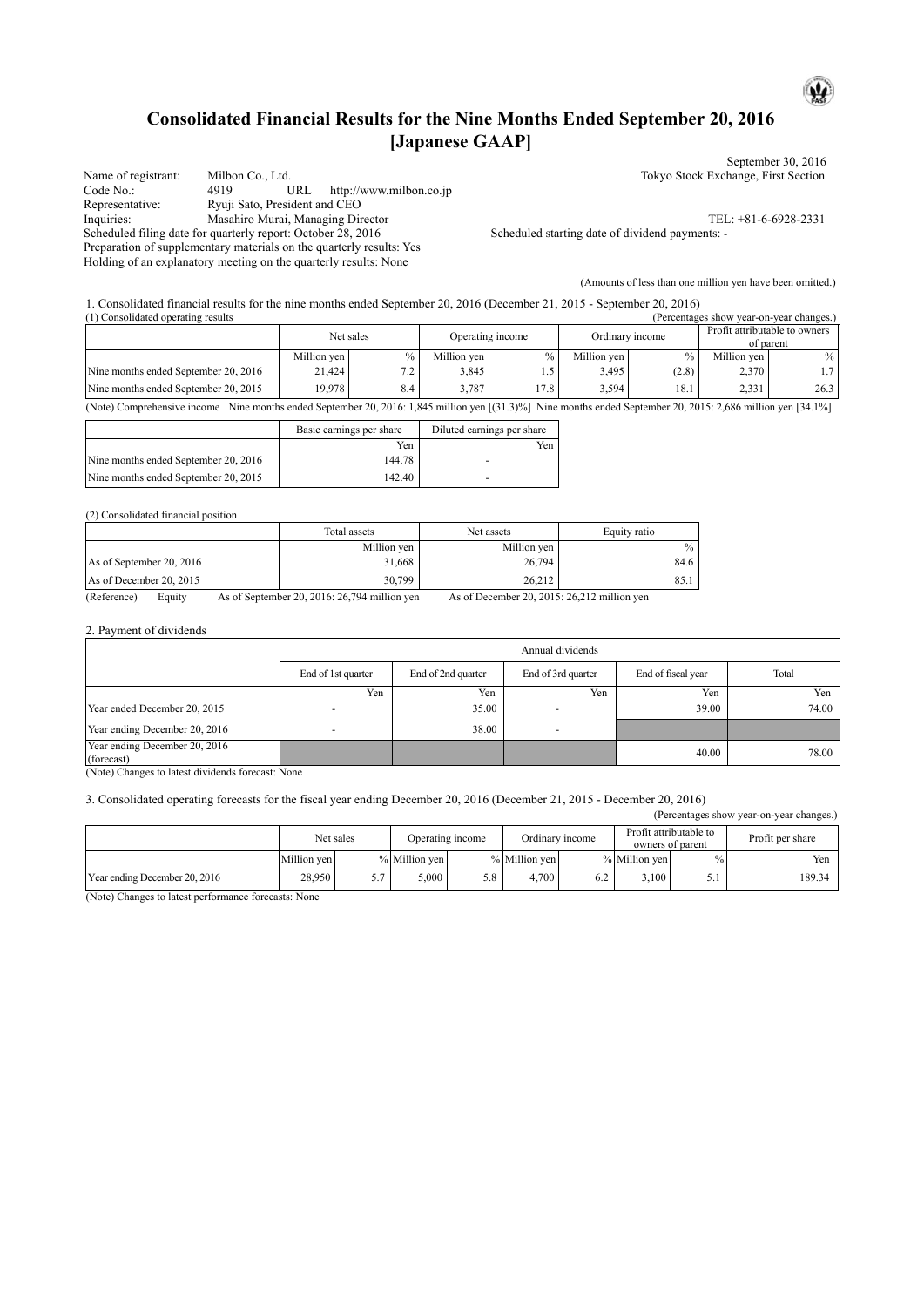\*Notes

- (1) Significant changes in subsidiaries during the period
	- (changes in specified subsidiaries resulting in the change in the scope of consolidation) : None<br>New: 0 companies (Company name: ) Exclu Exclude: 0 companies (Company name: )

(2) Application of accounting methods specific to the preparation of quarterly consolidated financial statements: No

| (3) Changes in accounting policies, changes in accounting estimates and retrospective restatements |  |
|----------------------------------------------------------------------------------------------------|--|
| 1) Changes in accounting policies due to amendment to the                                          |  |

| accounting standards, etc.         |                                                                | $Y$ es |
|------------------------------------|----------------------------------------------------------------|--------|
|                                    | 2) Changes in accounting policies other than those in 1) above | : None |
| 3) Changes in accounting estimates |                                                                | : None |

4) Retrospective restatements : None

#### (4) Number of shares issued (common stock)

1) Number of shares issued at the end of the period As of

|                   |                                         | 16,558,617 shares |
|-------------------|-----------------------------------------|-------------------|
|                   | December 20, 2015                       |                   |
|                   | December 20, 2015                       | 186,242 shares    |
| 16,372,042 shares | Nine months ended<br>September 20, 2015 | 16,373,324 shares |
|                   | 186,822 shares                          | As of             |

\*Status of execution of quarterly review of financial statements

As these financial statements are not subject to the review of the quarterly financial statements pursuant to the Financial Instruments and Exchange Act, procedures for said review are not completed at the time of disclosure of this report.

\*Explanation on the appropriate use of operating forecasts and other special instructions

Operating forecasts and other statements regarding the future presented in these materials are based on information currently available and certain assumptions deemed to be reasonable, and actual performance may differ substantially due to various factors.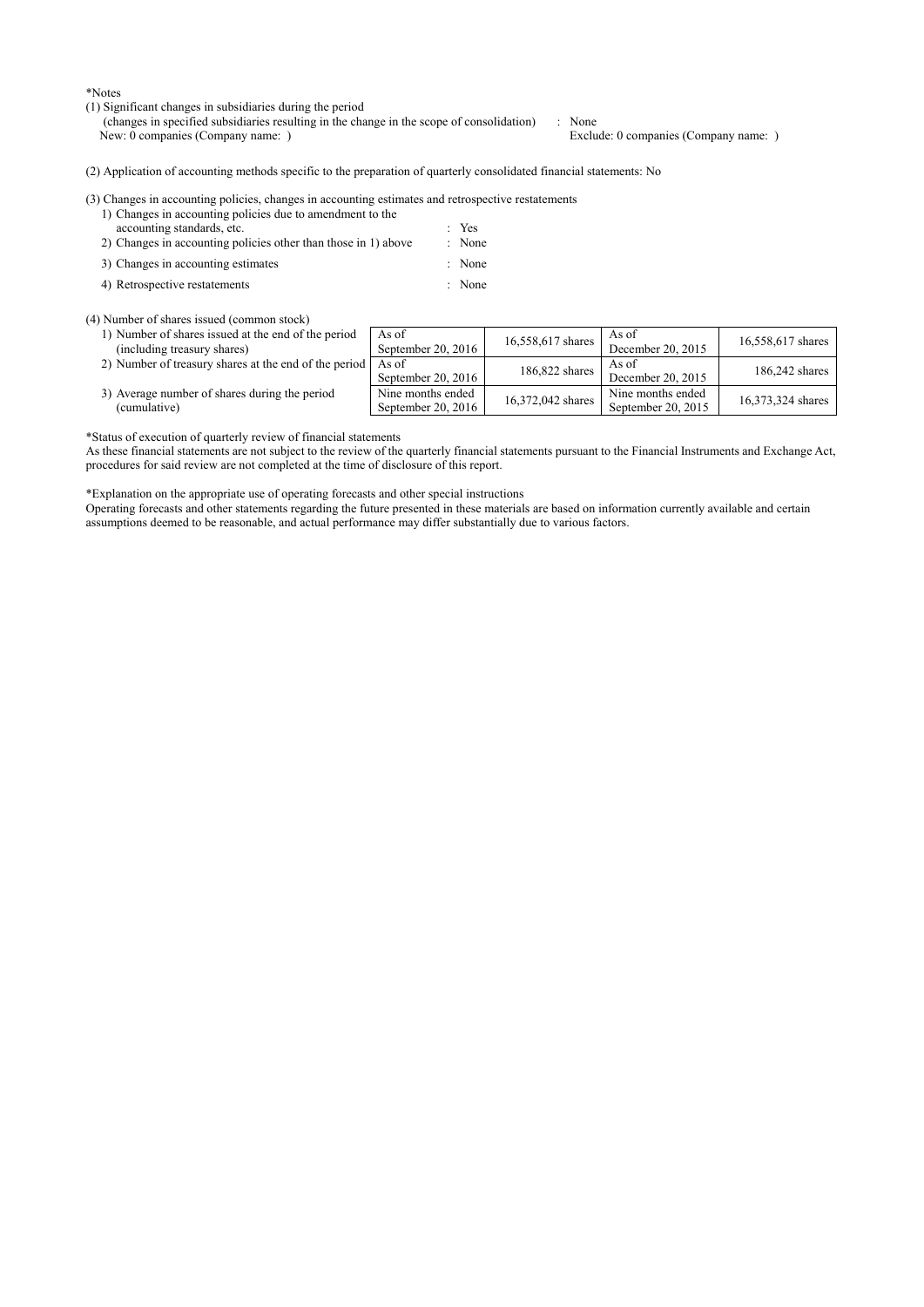# Contents of supplementary materials

| (1) |  |
|-----|--|
| (2) |  |
| (3) |  |
|     |  |
| (1) |  |
| (2) |  |
| (3) |  |
|     |  |
| (1) |  |
| (2) |  |
| (3) |  |
| (4) |  |
| (5) |  |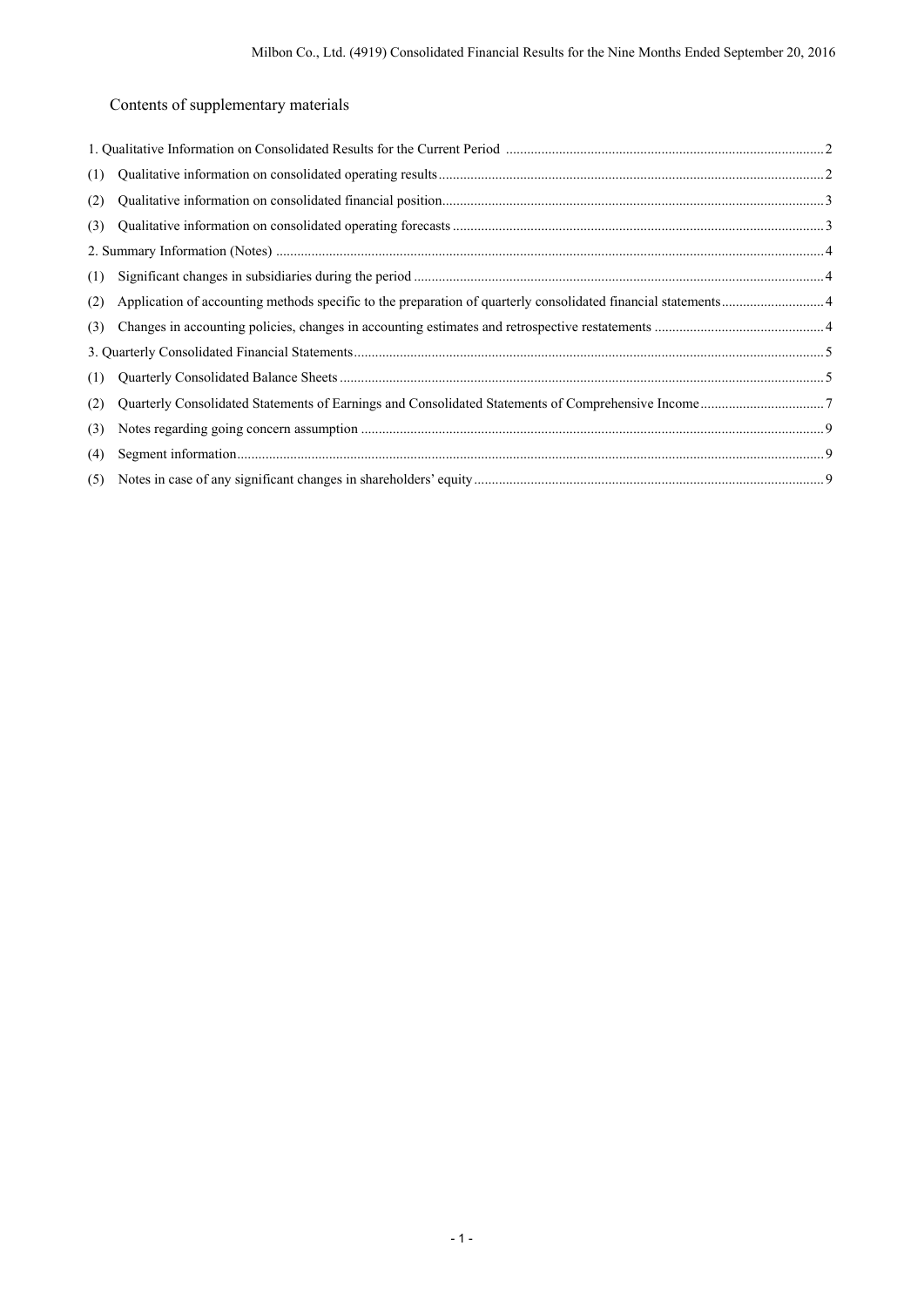#### 1. Qualitative Information on Consolidated Results for the Current Period

#### (1) Qualitative information on consolidated operating results

During the nine month period ended September 20, 2016, the Japanese economy was on a moderate recovery trend. Even so, an improvement of corporate earnings and capital investments came to a standstill. The economic outlook also remains uncertain, due to factors including a steep appreciation of the yen and falling stock prices following the UK's referendum in favor of leaving the European Union, together with the concerns over an economic slowdown in China and other Asian emerging economies. In the beauty industry, although business conditions continue to pose challenges due to the adverse impact of demographic trends, patterns of consumption seem to be changing, and amounts that people spend in beauty salons on an annual basis appear to be on the rise, among those in their late 20s and 40s, as well as those in their 50s whose household incomes and expenditures tend to be the highest among demographic segments.

Amid this environment, the Milbon Group believes that professionals must respond to attitudes of female beauty which vary from generation to generation. As such, we will work with salons premised on the goal of "helping to lend radiance to the stages of beauty experienced by women as individuals, thereby seizing on the two demographic milestones of beauty — that of the 'Hanako generation' (women in their 50s embarking on a quest for beauty) and that of the 'Hanako junior generation' (women in their 20s awakening to the notion of beauty)."

Consolidated net sales during the nine month period ended September 20, 2016 increased to 21,424 million yen (up 7.2% year-on-year). In the hair care product category, the increase in net sales was due to the growth of Aujua, the Company's premium brand, and brisk sales of new products in leave-in hair treatments from the Company's professional brand. In the hair coloring product category, one of the factors for the increase in net sales was that sales of the hair coloring product line specialized for gray hair which launched last year continues to grow steadily. Furthermore, steady business development in Asia, including China and South Korea, also contributed to the increase.

Operating income was 3,845 million yen (up 1.5% year-on-year), ordinary income was 3,495 million yen (down 2.8% year-on-year) and profit was 2,370 million yen (up 1.7% year-on-year).

Breakdown of net sales by product category and breakdown of net sales into domestic and overseas sales are shown below:

[Breakdown of consolidated net sales by product category] (Unit: Million yen)

| Product category        | Nine months ended<br>September 20, 2015<br>Amount | Ratio $(\% )$ | Amount | Nine months ended<br>September 20, 2016<br>Ratio $(\%)$ | Increase<br>(decrease)<br>amount | Year-on-year<br>change $(\% )$ |
|-------------------------|---------------------------------------------------|---------------|--------|---------------------------------------------------------|----------------------------------|--------------------------------|
| Hair care products      | 11,618                                            | 58.1          | 12,760 | 59.6                                                    | 1,142                            | 9.8                            |
| Hair coloring products  | 7,129                                             | 35.7          | 7.529  | 35.1                                                    | 399                              | 5.6                            |
| Permanent wave products | 1,076                                             | 5.4           | 972    | 4.5                                                     | (103)                            | (9.6)                          |
| Others                  | 154                                               | 0.8           | 161    | 0.8                                                     | 6                                | 4.4                            |
| Total                   | 19,978                                            | 100.0         | 21.424 | 100.0                                                   | 1,445                            | 7.2                            |

[Breakdown of net sales into domestic and overseas sales] (Unit: Million yen)

#### Nine months ended September 20, 2015 Nine months ended September 20, 2016 Increase (decrease) amount Year-on-year Experiment 20, 2019<br>Amount Ratio (%) Amount Ratio (%) amount change (%) Domestic sales 17,455 87.4 18,593 86.8 1,137 6.5 Overseas sales 2,523 12.6 2,831 13.2 308 12.2 Total 19,978 100.0 21,424 100.0 1,445 7.2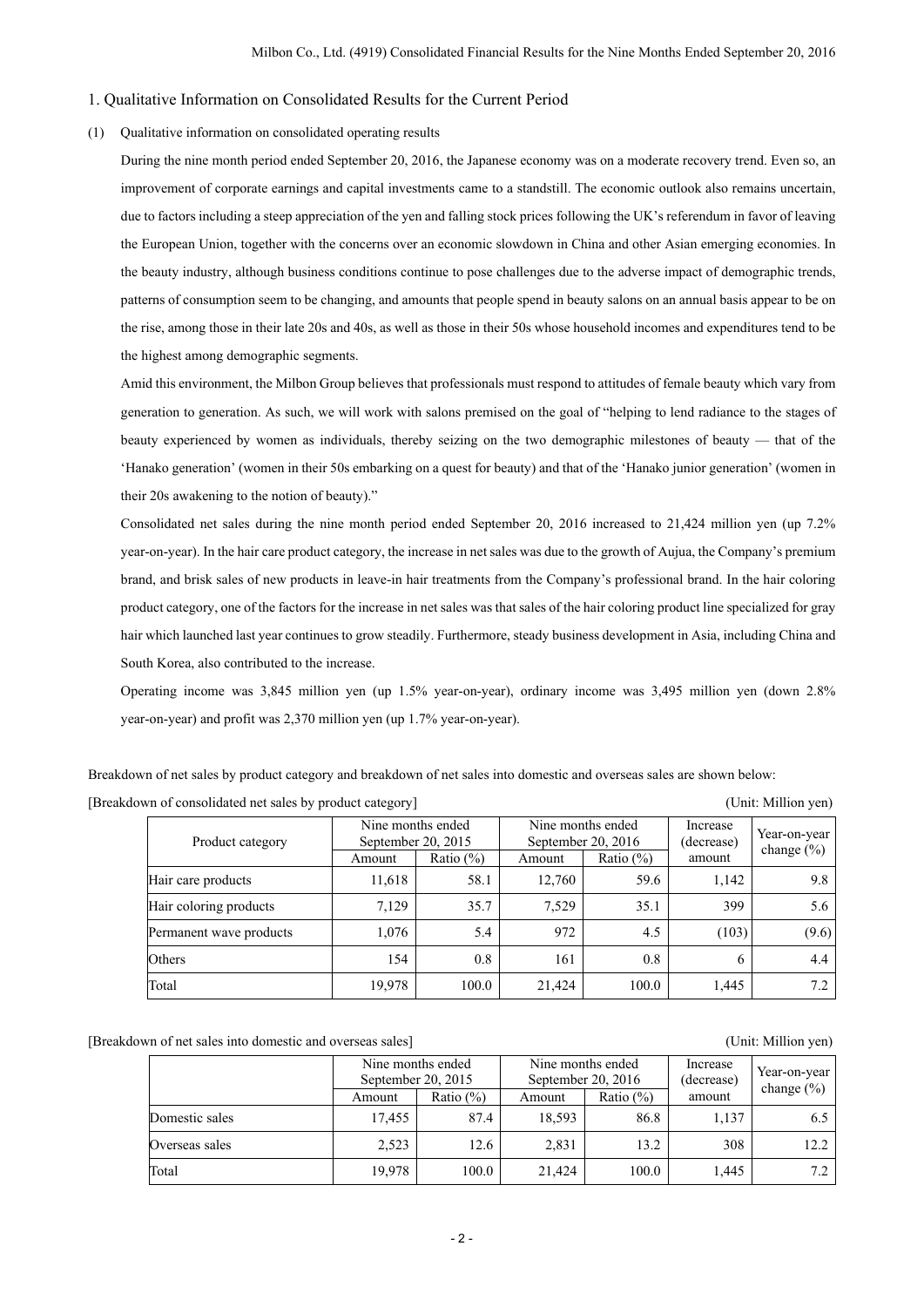(2) Qualitative information on consolidated financial position

Total assets at the end of the nine month period ended September 20, 2016 increased by 869 million yen compared to the end of the previous fiscal year to 31,668 million yen.

Current assets decreased by 1,396 million yen compared to the end of the previous fiscal year to 13,228 million yen. This was mainly due to the 1,500 million yen decrease in securities (jointly managed designated money trusts, etc.), the 701 million yen decrease in cash and deposits, the 156 million yen decrease in notes and accounts receivable - trade and the 892 million yen increase in merchandise and finished goods.

Non-current assets increased by 2,265 million yen compared to the end of the previous fiscal year to 18,439 million yen. This was due mainly to the 2,846 million yen increase in construction in progress, including advance payment on a portion of the extension work of the Yumegaoka Plant.

Current liabilities increased by 394 million yen compared to the end of the previous fiscal year to 4,751 million yen. This was due mainly to the 476 million yen increase in accounts payable - other, the 285 million yen increase in provision for bonuses and the 298 million yen decrease in income taxes payable.

Non-current liabilities decreased by 107 million yen to 122 million yen compared to the end of the previous fiscal year.

Net assets increased by 581 million yen compared to the end of the previous fiscal year to 26,794 million yen. This was due mainly to the 1,109 million yen increase in retained earnings, the 239 million yen decrease in valuation difference on available-for-sale securities attributable to the slump in stock markets and the 269 million yen decrease in foreign currency translation adjustment attributable to the appreciation of the yen.

As a result, the equity ratio changed from 85.1% at the end of the previous fiscal year to 84.6%. Net assets per share based on the total outstanding shares as of the end of the period under review increased from 1,601.02 yen per share at the end of the previous fiscal year to 1,636.62 yen per share.

### (3) Qualitative information on consolidated operating forecasts

In terms of the full-year forecast there are no changes to the previous consolidated operating forecasts, which were announced on January 27, 2016.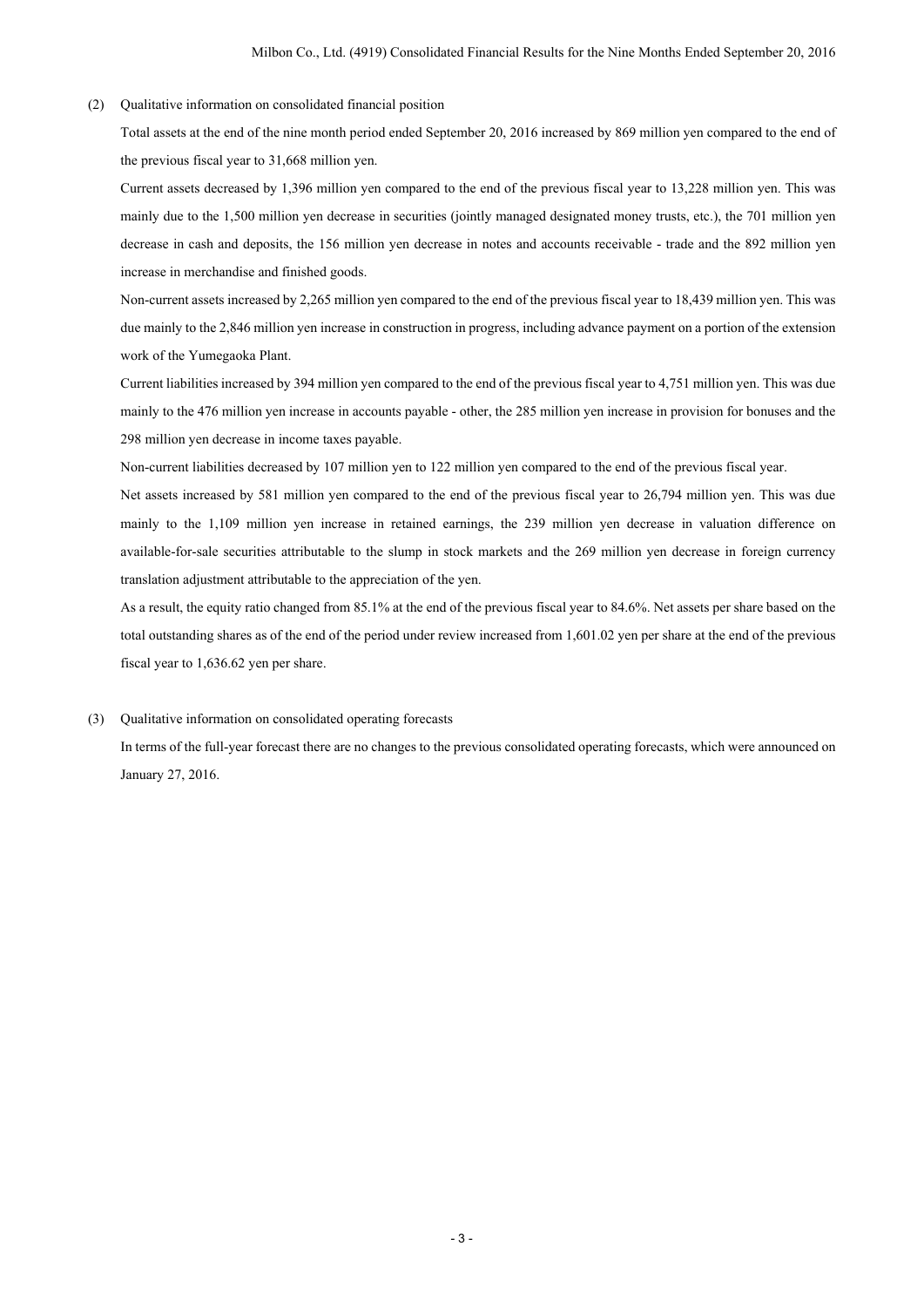- 2. Summary Information (Notes)
- (1) Significant changes in subsidiaries during the period None
- (2) Application of accounting methods specific to the preparation of quarterly consolidated financial statements None
- (3) Changes in accounting policies, changes in accounting estimates and retrospective restatements (Changes in accounting policies)

(Application of the Accounting Standard for Business Combinations, etc.)

Effective from the first quarter ended March 20, 2016, the Company adopted the "Accounting Standard for Business Combinations" (ASBJ Statement No. 21, September 13, 2013), the "Accounting Standard for Consolidated Financial Statements" (ASBJ Statement No. 22, September 13, 2013) and the "Accounting Standard for Business Divestitures" (ASBJ Statement No. 7, September 13, 2013). As a result, the presentation method for "profit" and other related items has been changed, and "minority interests" are now presented as "non-controlling interests." To reflect these changes, the Company has reclassified its quarterly and full-year consolidated financial statements for the first nine months of the previous fiscal year and the previous fiscal year.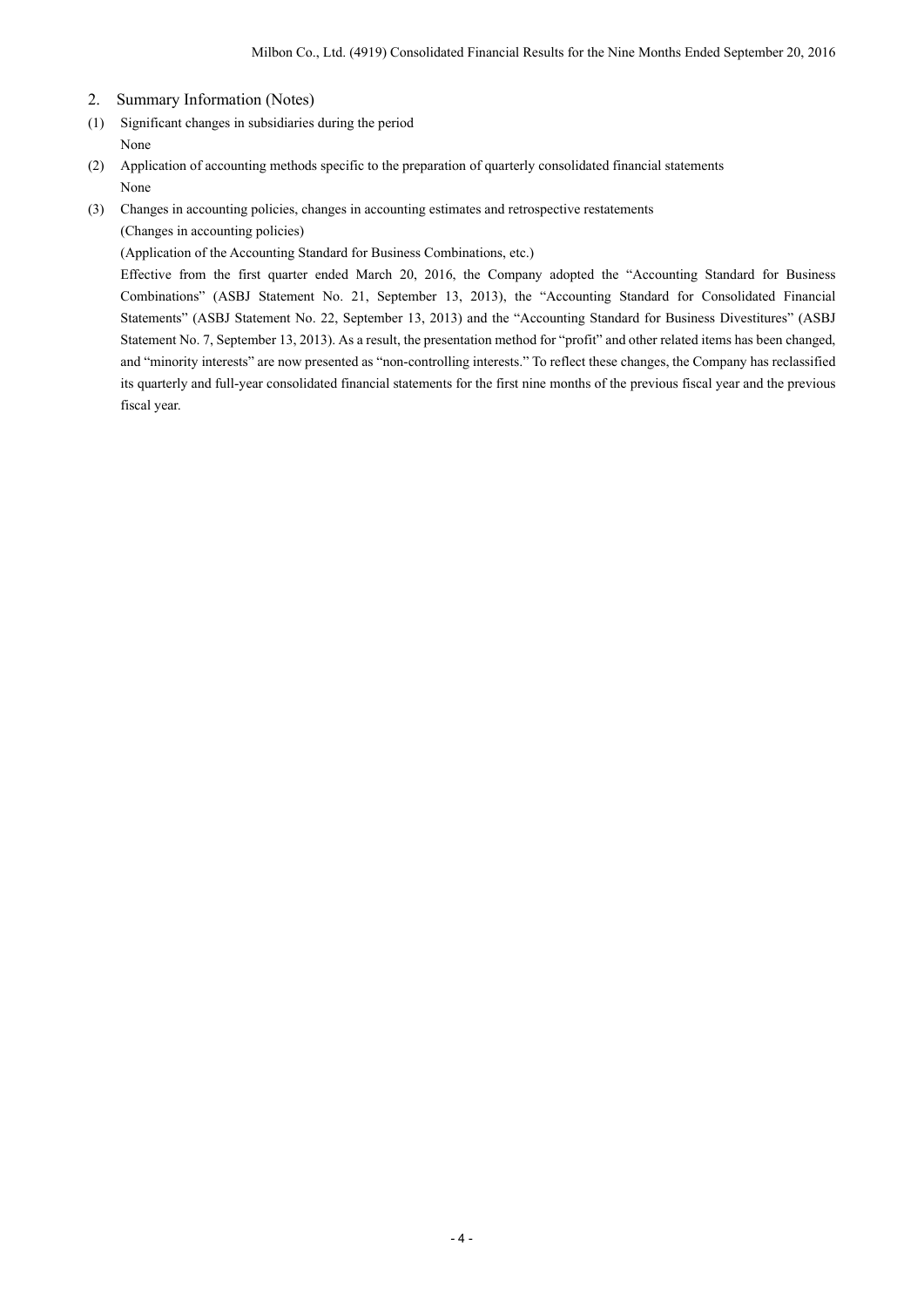# 3. Quarterly Consolidated Financial Statements

(1) Quarterly Consolidated Balance Sheets

|                                        |                                                   | (Thousand yen)                                             |
|----------------------------------------|---------------------------------------------------|------------------------------------------------------------|
|                                        | Previous Fiscal Year<br>(As of December 20, 2015) | <b>Current Third Quarter</b><br>(As of September 20, 2016) |
| Assets                                 |                                                   |                                                            |
| Current assets                         |                                                   |                                                            |
| Cash and deposits                      | 4,912,293                                         | 4,210,680                                                  |
| Notes and accounts receivable - trade  | 3,424,543                                         | 3,267,594                                                  |
| Securities                             | 2,500,000                                         | 1,000,000                                                  |
| Merchandise and finished goods         | 2,428,521                                         | 3,320,543                                                  |
| Work in process                        | 30,925                                            | 11,614                                                     |
| Raw materials and supplies             | 835,568                                           | 856,909                                                    |
| Other                                  | 541,623                                           | 710,021                                                    |
| Allowance for doubtful accounts        | (48, 570)                                         | (148, 549)                                                 |
| Total current assets                   | 14,624,904                                        | 13,228,813                                                 |
| Non-current assets                     |                                                   |                                                            |
| Property, plant and equipment          |                                                   |                                                            |
| Buildings and structures, net          | 4,262,671                                         | 3,949,304                                                  |
| Machinery, equipment and vehicles, net | 1,120,346                                         | 967,514                                                    |
| Land                                   | 5,277,410                                         | 5,264,730                                                  |
| Construction in progress               | 1,348,999                                         | 4,195,713                                                  |
| Other, net                             | 272,064                                           | 286,651                                                    |
| Total property, plant and equipment    | 12,281,492                                        | 14,663,914                                                 |
| Intangible assets                      | 398,357                                           | 552,410                                                    |
| Investments and other assets           |                                                   |                                                            |
| Investment securities                  | 2,525,286                                         | 2,254,084                                                  |
| Net defined benefit asset              | 278,650                                           | 300,309                                                    |
| Other                                  | 740,222                                           | 722,321                                                    |
| Allowance for doubtful accounts        | (49,681)                                          | (53, 556)                                                  |
| Total investments and other assets     | 3,494,477                                         | 3,223,160                                                  |
| Total non-current assets               | 16,174,327                                        | 18,439,485                                                 |
| Total assets                           | 30,799,232                                        | 31,668,299                                                 |
| Liabilities                            |                                                   |                                                            |
| Current liabilities                    |                                                   |                                                            |
| Accounts payable - trade               | 684,978                                           | 588,398                                                    |
| Accounts payable - other               | 2,343,762                                         | 2,819,808                                                  |
| Income taxes payable                   | 749,005                                           | 450,970                                                    |
| Provision for sales returns            | 18,394                                            | 16,128                                                     |
| Provision for bonuses                  | 108,823                                           | 394,045                                                    |
| Other                                  | 451,599                                           | 482,034                                                    |
| Total current liabilities              | 4,356,565                                         | 4,751,386                                                  |
| Non-current liabilities                |                                                   |                                                            |
| Net defined benefit liability          | 27,425                                            | 28,804                                                     |
| Other                                  | 202,708                                           | 93,742                                                     |
| Total non-current liabilities          | 230,133                                           | 122,547                                                    |
| Total liabilities                      | 4,586,698                                         | 4,873,933                                                  |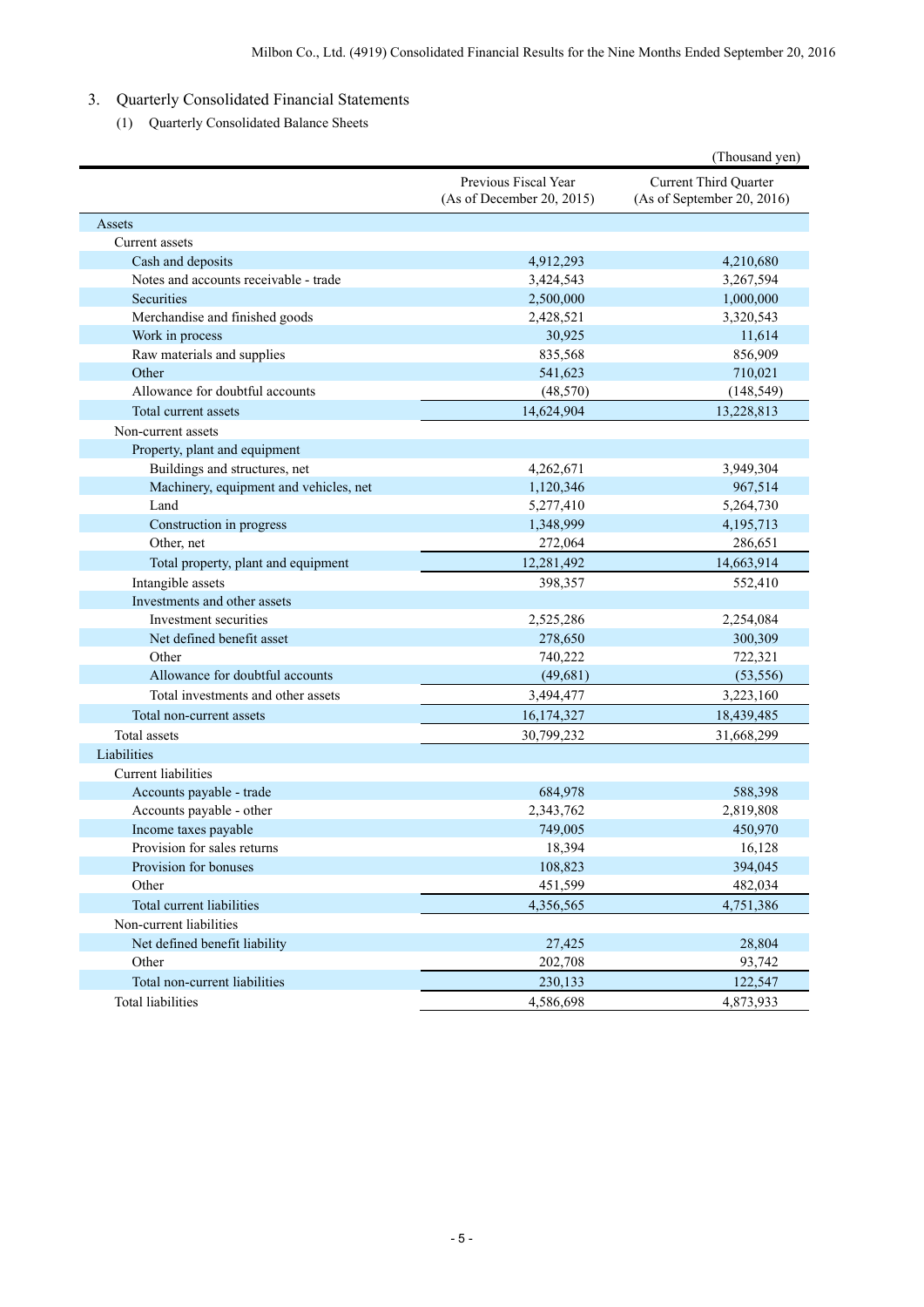|                                                          |                                                   | (Thousand yen)                                             |
|----------------------------------------------------------|---------------------------------------------------|------------------------------------------------------------|
|                                                          | Previous Fiscal Year<br>(As of December 20, 2015) | <b>Current Third Quarter</b><br>(As of September 20, 2016) |
| Net assets                                               |                                                   |                                                            |
| Shareholders' equity                                     |                                                   |                                                            |
| Capital stock                                            | 2,000,000                                         | 2,000,000                                                  |
| Capital surplus                                          | 199,748                                           | 199,761                                                    |
| Retained earnings                                        | 23,440,262                                        | 24,550,015                                                 |
| Treasury shares                                          | (542,094)                                         | (544, 789)                                                 |
| Total shareholders' equity                               | 25,097,916                                        | 26,204,986                                                 |
| Accumulated other comprehensive income                   |                                                   |                                                            |
| Valuation difference on available-for-sale<br>securities | 737,221                                           | 497,392                                                    |
| Foreign currency translation adjustment                  | 311,451                                           | 42,155                                                     |
| Remeasurements of defined benefit plans                  | 65,944                                            | 49,831                                                     |
| Total accumulated other comprehensive income             | 1,114,616                                         | 589,379                                                    |
| Total net assets                                         | 26, 212, 533                                      | 26,794,366                                                 |
| Total liabilities and net assets                         | 30,799,232                                        | 31,668,299                                                 |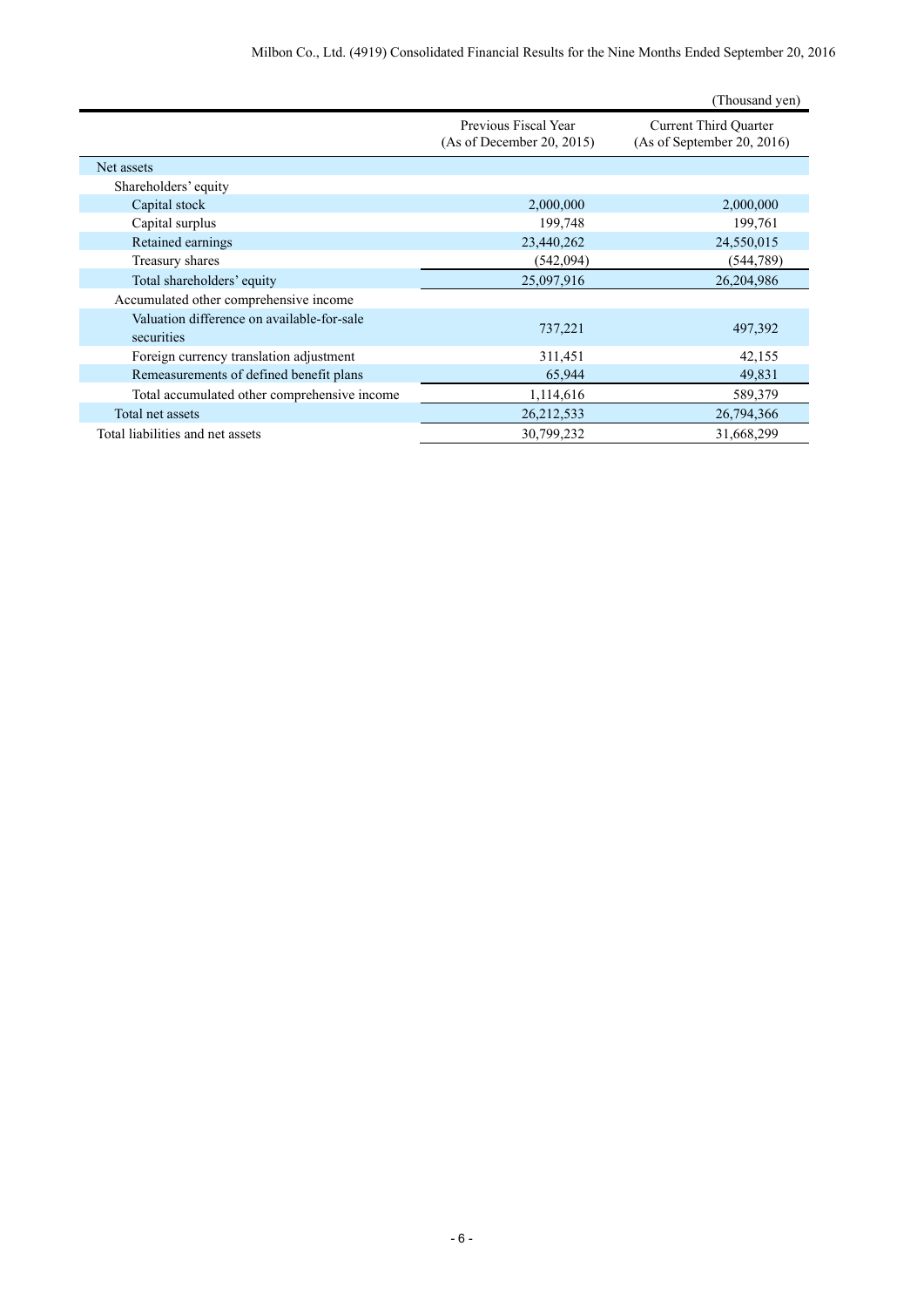(2) Quarterly Consolidated Statements of Earnings and Consolidated Statements of Comprehensive Income Quarterly Consolidated Statements of Earnings Nine Months Ended September 20, 2015 and 2016

|                                              |                      | (Thousand yen)       |
|----------------------------------------------|----------------------|----------------------|
|                                              | Nine Months Ended    | Nine Months Ended    |
|                                              | September 20, 2015   | September 20, 2016   |
|                                              | (December 21, 2014 - | (December 21, 2015 - |
|                                              | September 20, 2015)  | September 20, 2016)  |
| Net sales                                    | 19,978,880           | 21,424,814           |
| Cost of sales                                | 6,035,176            | 6,663,289            |
| Gross profit                                 | 13,943,704           | 14,761,525           |
| Selling, general and administrative expenses | 10,156,440           | 10,916,282           |
| Operating income                             | 3,787,263            | 3,845,242            |
| Non-operating income                         |                      |                      |
| Interest income                              | 4,434                | 1,953                |
| Dividend income                              | 34,378               | 37,274               |
| Foreign exchange gains                       | 2,818                |                      |
| Company house defrayment income              | 45,751               | 44,030               |
| Gain on surrender of insurance               | 44,020               | 2,622                |
| Other                                        | 11,321               | 21,213               |
| Total non-operating income                   | 142,723              | 107,094              |
| Non-operating expenses                       |                      |                      |
| Sales discounts                              | 334,081              | 355,059              |
| Foreign exchange losses                      |                      | 101,605              |
| Other                                        | 1,740                | 405                  |
| Total non-operating expenses                 | 335,822              | 457,070              |
| Ordinary income                              | 3,594,164            | 3,495,266            |
| <b>Extraordinary losses</b>                  |                      |                      |
| Loss on retirement of non-current assets     | 11,225               | 4,166                |
| Factory transfer costs                       |                      | 1,568                |
| Total extraordinary losses                   | 11,225               | 5,734                |
| Profit before income taxes                   | 3,582,939            | 3,489,531            |
| Income taxes - current                       | 1,273,922            | 1,139,771            |
| Income taxes - deferred                      | (22, 578)            | (20, 649)            |
| Total income taxes                           | 1,251,343            | 1,119,122            |
| Profit                                       | 2,331,595            | 2,370,409            |
| Profit attributable to owners of parent      | 2,331,595            | 2,370,409            |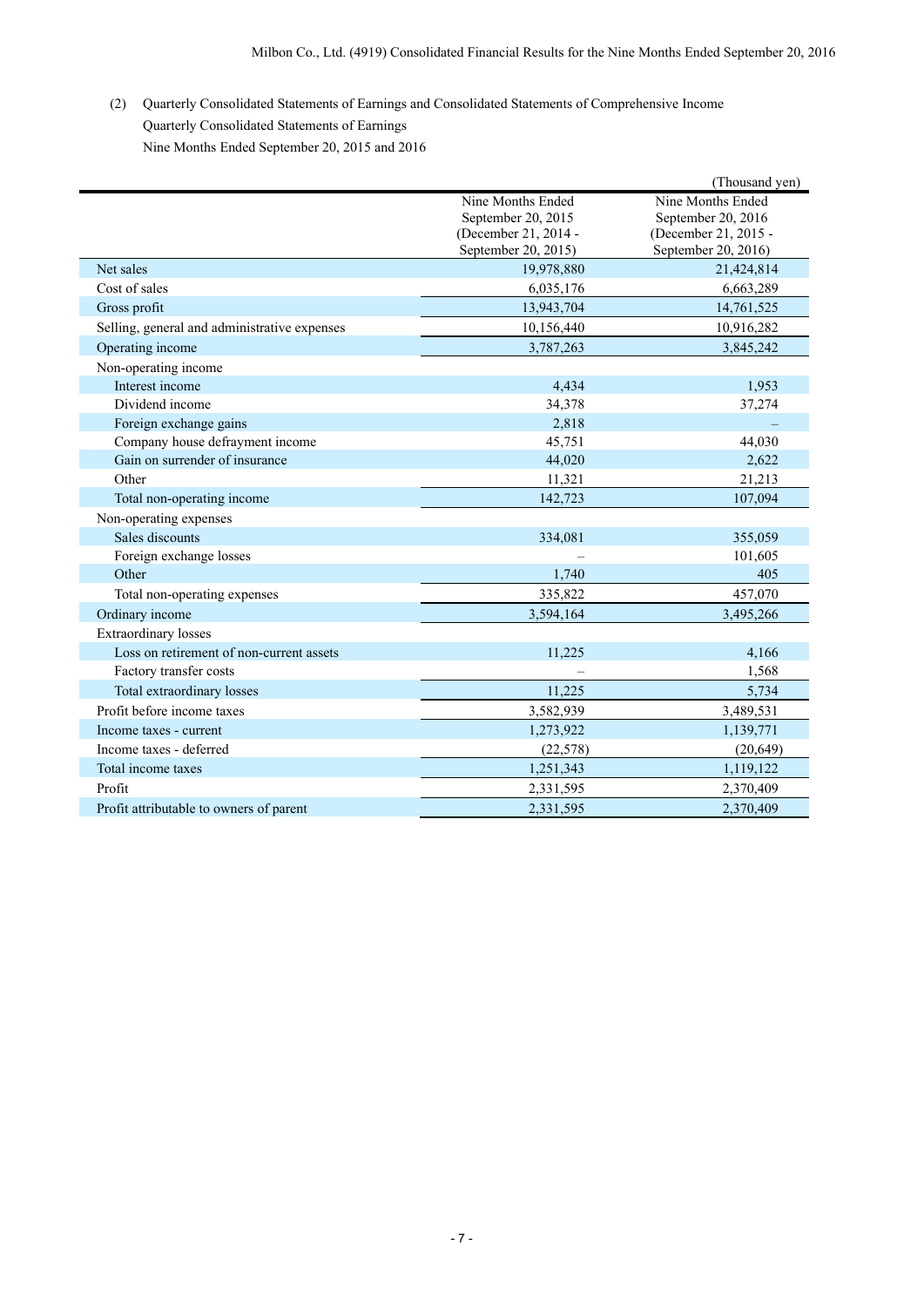Quarterly Consolidated Statements of Comprehensive Income Nine Months Ended September 20, 2015 and 2016

|                                                       |                      | (Thousand yen)       |
|-------------------------------------------------------|----------------------|----------------------|
|                                                       | Nine Months Ended    | Nine Months Ended    |
|                                                       | September 20, 2015   | September 20, 2016   |
|                                                       | (December 21, 2014 - | (December 21, 2015 - |
|                                                       | September 20, 2015)  | September 20, 2016)  |
| Profit                                                | 2,331,595            | 2,370,409            |
| Other comprehensive income                            |                      |                      |
| Valuation difference on available-for-sale securities | 209,006              | (239, 828)           |
| Foreign currency translation adjustment               | 159,238              | (269, 295)           |
| Remeasurements of defined benefit plans, net of tax   | (13,792)             | (16, 113)            |
| Total other comprehensive income                      | 354,451              | (525, 237)           |
| Comprehensive income                                  | 2,686,047            | 1,845,171            |
| Comprehensive income attributable to                  |                      |                      |
| Comprehensive income attributable to owners of        | 2,686,047            | 1,845,171            |
| parent                                                |                      |                      |
| Comprehensive income attributable to                  |                      |                      |
|                                                       |                      |                      |

non-controlling interests